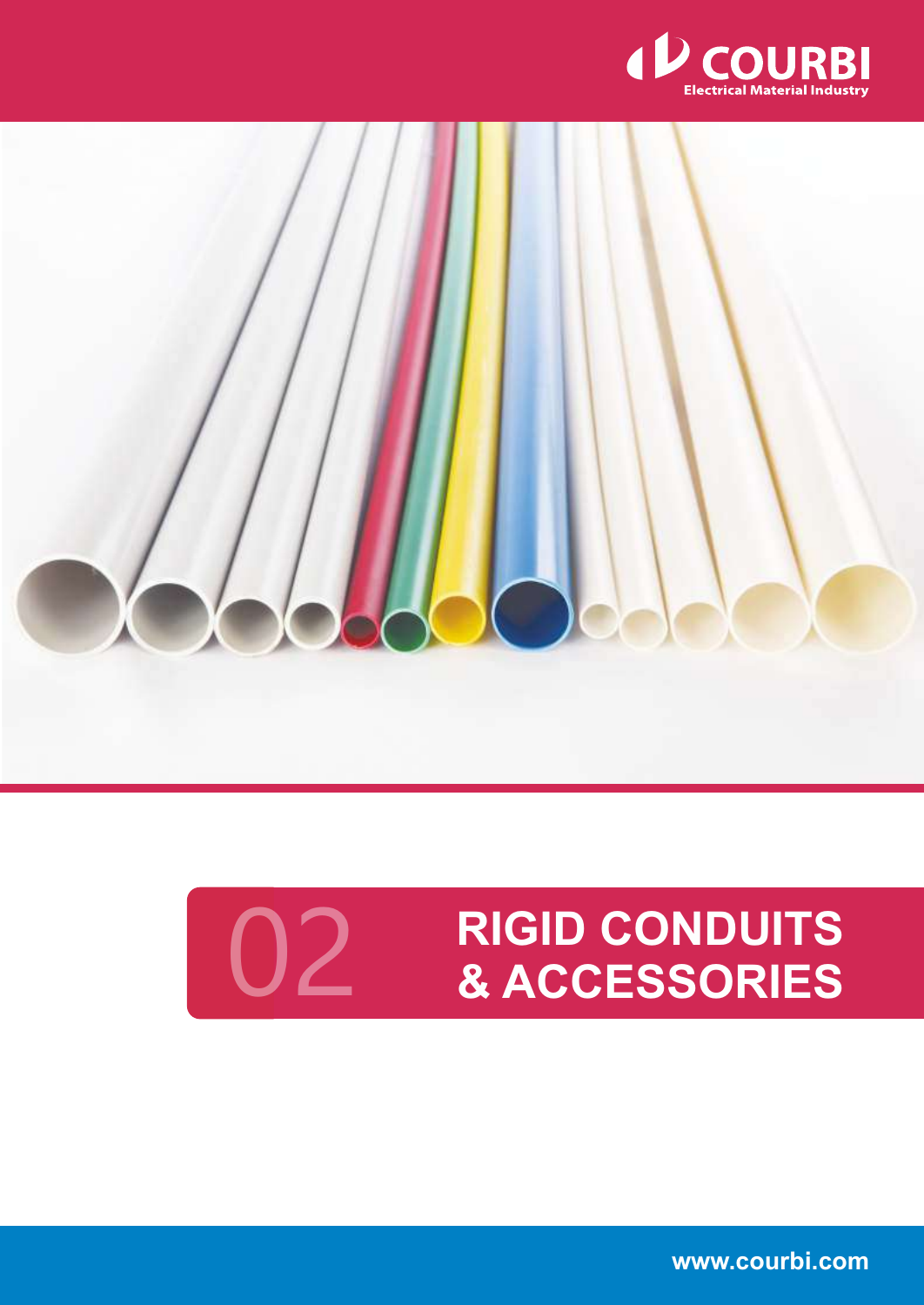

## **CONDUITS**

| <b>COURLINE DIN Light Type 320N</b>                                                  |                                                                 |                    |                                                                                |                           |                    |                     |  |
|--------------------------------------------------------------------------------------|-----------------------------------------------------------------|--------------------|--------------------------------------------------------------------------------|---------------------------|--------------------|---------------------|--|
| <b>PRODUCT DESCRIPTION</b><br>· Rigid Conduit                                        | CODE                                                            | <b>TYPE</b>        | <b>DIAMETER</b><br>D1/mm D2/mm                                                 |                           | <b>LENGTH</b><br>m | <b>PACKING</b><br>m |  |
| · Material : Plyvinil Chloride (U-PVC)                                               | 13-21035-011                                                    | 11                 | 11,5                                                                           | 10,5                      | 3                  | 300                 |  |
| . No flame propagation, Self Extinguishing                                           | 13-21036-013                                                    | 13,5               | 13,6                                                                           | 12,6                      | 3                  | 300                 |  |
| <b>APPLICATIONS - INSTALLATIONS</b>                                                  | 13-21037-016                                                    | 16                 | 15,9                                                                           | 14,9                      | 3                  | 300                 |  |
| • Indoor - Residential - Industrial                                                  | 13-21038-023                                                    | 23                 | 23,4                                                                           | 22,4                      | 3                  | 150                 |  |
| • Flush mounted                                                                      | 13-21034-029                                                    | 29                 | 28,3                                                                           | 27                        | 3                  | 120                 |  |
| • Cable Protection and Routing through masonry                                       |                                                                 |                    |                                                                                |                           |                    |                     |  |
| • SPIRAL DIN L/T fits Externally as system                                           |                                                                 |                    |                                                                                |                           |                    |                     |  |
| $\Box$ CE                                                                            | EN.61386-21/2004<br>2                                           |                    |                                                                                |                           |                    |                     |  |
|                                                                                      | EN.61386-1/2008<br>$\ddot{\phantom{1}}$<br>DIN 49018-1<br>320 N | v<br>1 Kg / 100 ms | $\begin{array}{c}\n\cdot 60^{\circ}C \\ \hline\n\vdots \\ \hline\n\end{array}$ |                           |                    |                     |  |
|                                                                                      |                                                                 |                    | SE-FR                                                                          |                           |                    |                     |  |
| <b>COMBO RIGID Light Type 320N</b>                                                   |                                                                 |                    |                                                                                |                           |                    |                     |  |
| <b>PRODUCT DESCRIPTION</b>                                                           | <b>CODE</b>                                                     | <b>TYPE</b>        | <b>DIAMETER</b>                                                                |                           | <b>LENGTH</b>      | <b>PACKING</b>      |  |
| · Rigid Conduit                                                                      |                                                                 |                    | D1/mm D2/mm                                                                    |                           | m                  | m                   |  |
| · Material : Plyvinil Chloride (U-PVC)<br>. No flame propagation, Self Extinguishing | 30-21013-016                                                    | 16                 | 16                                                                             | 14,5                      | 3                  | 360                 |  |
| <b>APPLICATIONS - INSTALLATIONS</b>                                                  | 30-21014-020                                                    | 20<br>25           | 20<br>25                                                                       | 18,5<br>23,5              | 3                  | 225                 |  |
| · Indoor - Residential - Industrial                                                  | 30-21015-025<br>30-21016-032                                    | 32                 | 32                                                                             | 30,5                      | 3<br>3             | 150<br>75           |  |
| • Flush mounted                                                                      | 30-21017-040                                                    | 40                 | 40                                                                             | 38,5                      | 3                  | 45                  |  |
| • Cable Protection and Routing through masonry                                       | 30-21018-050                                                    | 50                 | 50                                                                             | 48,4                      | 3                  | 45                  |  |
| • Cable Managnent System with Support and Connection Accessories                     |                                                                 |                    |                                                                                |                           |                    |                     |  |
|                                                                                      |                                                                 |                    |                                                                                |                           |                    |                     |  |
|                                                                                      | EN.61386-1/2008                                                 | $\bullet$          | v                                                                              | $\boldsymbol{\mathsf{M}}$ |                    |                     |  |
|                                                                                      | EN.61386-21/2004                                                | 320 N              | 1 Kg / 100 mi                                                                  | SE-FR                     | <b>RAL</b><br>7035 |                     |  |
| <b>DOMO RIGID Medium Type 750N</b>                                                   |                                                                 |                    |                                                                                |                           |                    |                     |  |
| <b>PRODUCT DESCRIPTION</b>                                                           |                                                                 |                    |                                                                                |                           |                    |                     |  |
| · Rigid Conduit                                                                      | CODE                                                            | <b>TYPE</b>        | <b>DIAMETER</b><br>D1/mm D2/mm                                                 |                           | <b>LENGTH</b><br>m | <b>PACKING</b><br>m |  |
| · Material : Plyvinil Chloride (U-PVC)                                               |                                                                 |                    |                                                                                |                           |                    |                     |  |
| • Compression resistant : Medium                                                     | 30-21007-016<br>30-21008-020                                    | 16<br>20           | 16<br>20                                                                       | 13<br>17,5                | 3<br>3             | 150<br>150          |  |
| . No flame propagation, Self Extinguishing<br>• UV Resistant                         | 30-21009-025                                                    | 25                 | 25                                                                             | 22                        | 3                  | 75                  |  |
| <b>APPLICATIONS - INSTALLATIONS</b>                                                  | 30-21010-032                                                    | 32                 | 32                                                                             | 29                        | 3                  | 75                  |  |
| · Indoor - Outdoor, Residential - Industrial                                         | 30-21011-040                                                    | 40                 | 40                                                                             | 37                        | 3                  | 45                  |  |
| · Exposed, Wall Mounted - In floor - In concrete - On Wood 30-21012-050              |                                                                 | 50                 | 50                                                                             | 46,5                      | 3                  | 45                  |  |
| • Wiring Protection, Routing > Power - Automation - Lighting                         |                                                                 |                    |                                                                                |                           |                    |                     |  |
| • Cable Managnent System with Support and Connection Accessories                     |                                                                 |                    |                                                                                |                           |                    |                     |  |
| · Recommended: Supports installation per 50cm                                        |                                                                 |                    |                                                                                |                           |                    |                     |  |
|                                                                                      | 3                                                               |                    |                                                                                |                           |                    |                     |  |
|                                                                                      | EN.61386-1/2008                                                 | $(25 \frac{1}{2})$ |                                                                                |                           |                    |                     |  |
|                                                                                      | 750 N<br>EN.61386-21/2004                                       | 2 Kg / 100 m       | SE-FR                                                                          |                           |                    |                     |  |
| <b>FORTE RIGID Heavy Type 1250N</b>                                                  |                                                                 |                    |                                                                                |                           |                    |                     |  |
| <b>PRODUCT DESCRIPTION</b>                                                           | CODE                                                            | <b>TYPE</b>        | <b>DIAMETER</b>                                                                |                           | <b>LENGTH</b>      | <b>PACKING</b>      |  |
| · Rigid Conduit                                                                      |                                                                 |                    | D1/mm D2/mm                                                                    |                           | m                  | m                   |  |
| · Material : Plyvinil Chloride (U-PVC)<br>• Compression resistant : Heavy            | 30-21001-016                                                    | 16                 | 16                                                                             | 12,5                      | 3                  | 150                 |  |
| . No flame propagation, Self Extinguishing                                           | 30-21002-020                                                    | 20                 | 20                                                                             | 17                        | 3                  | 150                 |  |
| • UV Resistant                                                                       | 30-21003-025                                                    | 25                 | 25                                                                             | 21,5                      | 3                  | 75                  |  |
| <b>APPLICATIONS - INSTALLATIONS</b>                                                  | 30-21004-032                                                    | 32                 | 32                                                                             | 28,5                      | 3                  | 75                  |  |
| • Indoor - Outdoor - Residential - Industrial                                        | 30-21005-040                                                    | 40                 | 40                                                                             | 36,5<br>46                | 3<br>3             | 45<br>45            |  |
| · Exposed, Wall Mounted - In floor - In concrete - On Wood                           | 30-21006-050                                                    | 50                 | 50                                                                             |                           |                    |                     |  |
| • Wiring Protection, Routing > Power - Automation - Lighting                         |                                                                 |                    |                                                                                |                           |                    |                     |  |
| • Cable Managnent System with Support and Connection Accessories                     |                                                                 |                    |                                                                                |                           |                    |                     |  |
| • Recommended: Supports installation per 50cm                                        |                                                                 |                    |                                                                                |                           |                    |                     |  |
|                                                                                      |                                                                 |                    |                                                                                |                           |                    |                     |  |
| ╔╪╶┇┖╶┋┈                                                                             |                                                                 | <b>10011-0010</b>  | $\infty$                                                                       |                           |                    |                     |  |
|                                                                                      | EN.61386-1/2008<br>EN.61386-21/2004<br>1250 N                   | 2 Kg / 300 mn      | SE-FR                                                                          | <b>RAL</b><br>7035        |                    |                     |  |